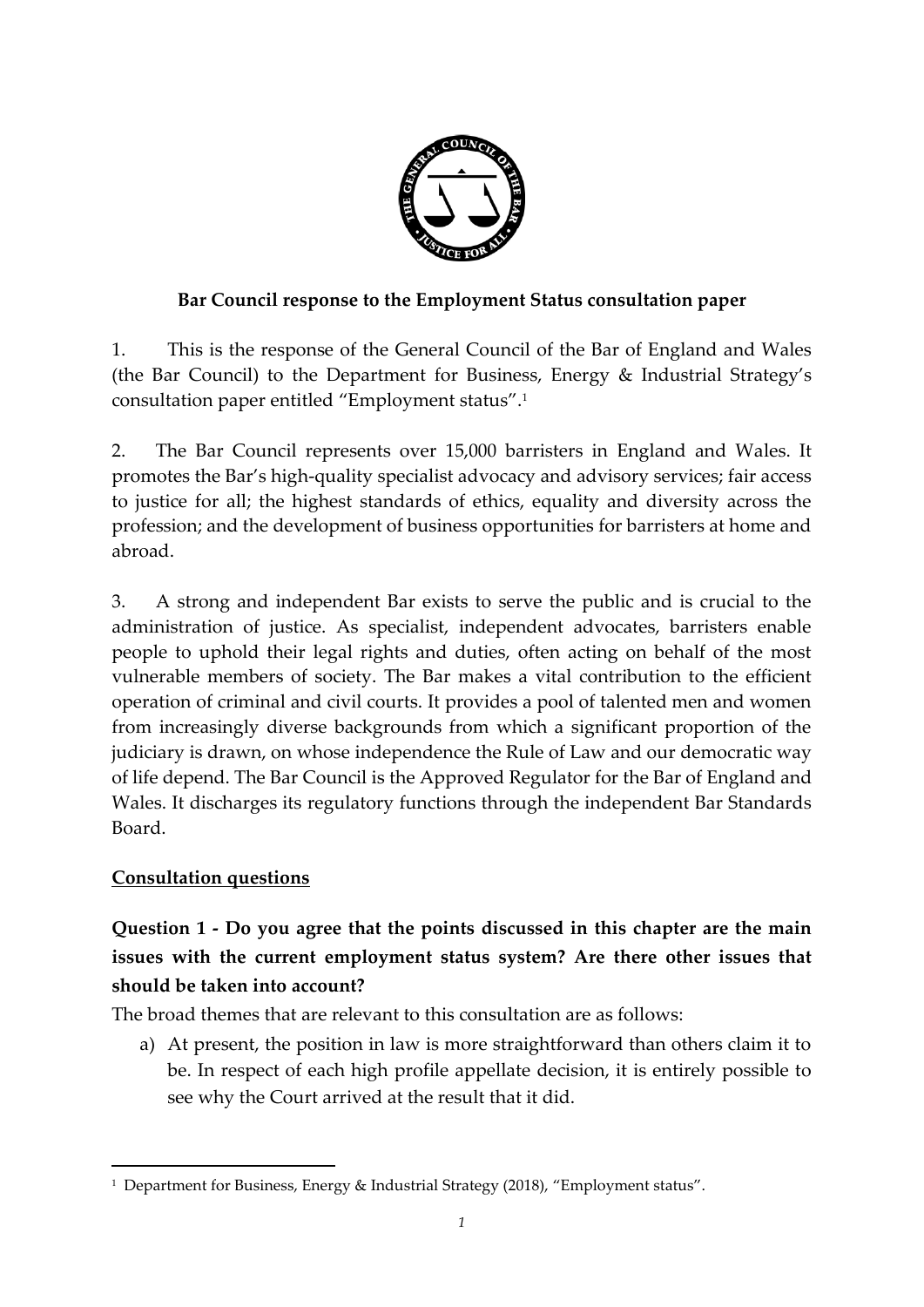- b) In any event, there is merit in the current position. The starting point is the Judgment of the Supreme Court in Autoclenz v Belcher & Others [2011] ICR 1157. This allows the Tribunal to look at the 'reality of the situation'. It makes a distinction between a commercial contract and an employment contract and does so on a rational basis.
- c) The reason why a problem has been identified is that parties have been drafting agreements which do not reflect the reality of the situation. There is a desire by the more powerful body to identify individuals as self-employed or as workers when this does not reflect the reality of the situation.
- d) A connected problem has been the relative weaknesses of the party with the reduced bargaining power to challenge their status through the Employment Tribunal system. That is distinct from the issue of the substantive law and codification is unlikely to assist. Any reform should be focused on providing a range of effective methods of challenge and enforcement.
- e) Some tinkering around the edges may be necessary, but this is best achieved through the incremental development of case law.
- f) We do not consider that a wholesale codification of the law in this area is either necessary or desirable.

# **Question 2 - Would codification of the main principles – discussed in chapter 3 – strike the right balance between certainty and flexibility for individuals and businesses if they were put into legislation? Why / Why not?**

No. Codification is unlikely to produce clarity.

At present, Employment Tribunals are able to take into account a wide range of factors and evidence in order to determine status. With codification and a more rigid structure it would inevitably be easier for employers and those who draft contracts to create terms or structures which would get around a more rigid structure. The greater the clarity, the easier it is to get around basic rights.

The key point should be the 'reality of the situation'. This has been established by case law and reflects the range of factors that exist in the modern workplace. Those with even access to basic legal advice will be able to discover the definition set out in section 230 of the Employment Rights Act 1996 ('ERA') and the tripartite threshold test of (1) mutuality of obligation; (2) control and (3) personal service.

In the short/medium term, codification would be likely to increase the number of disputes regarding employment status and engender satellite litigation.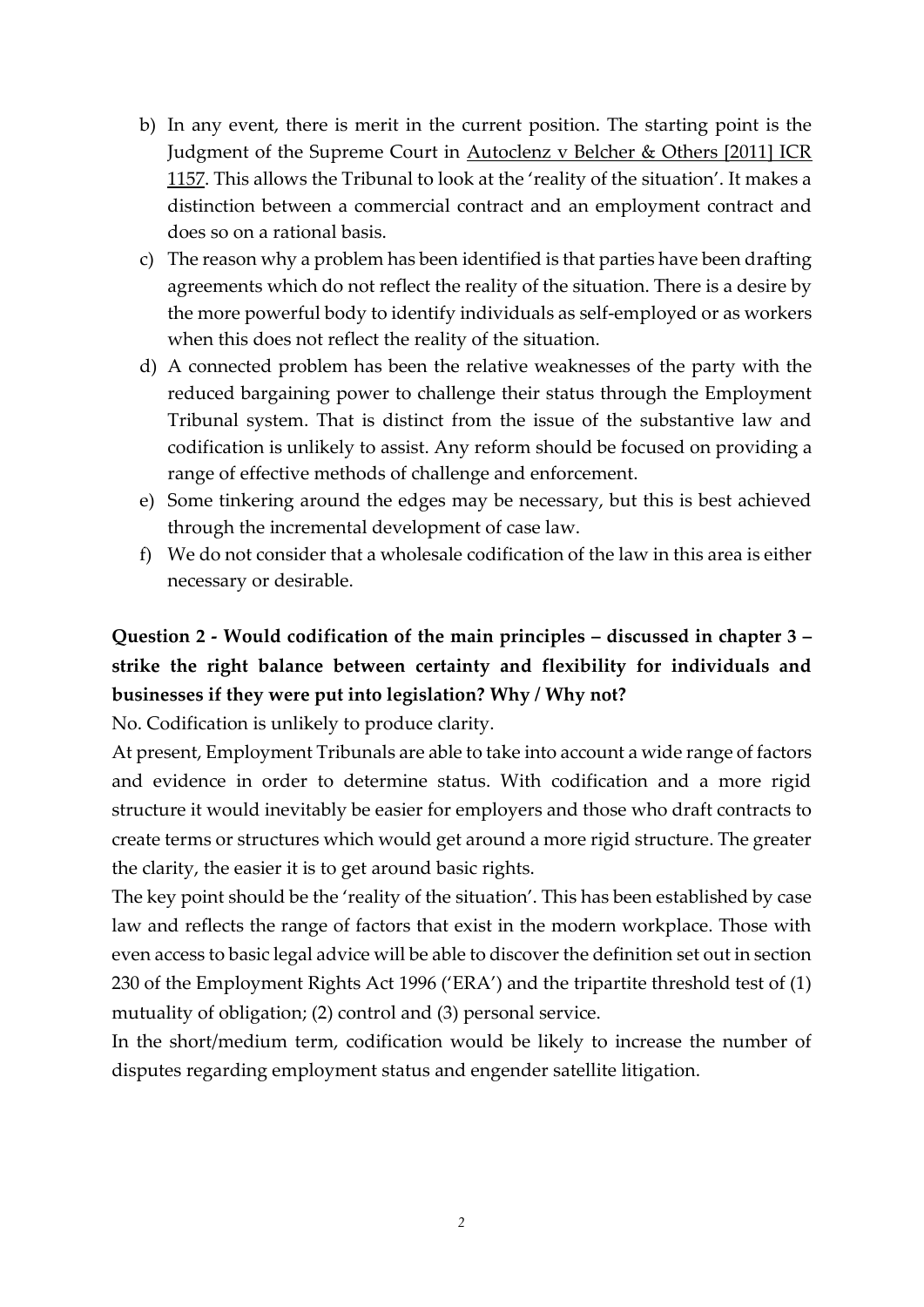# **Question 3 - What level of codification do you think would best achieve greater clarity and transparency on employment status for i) individuals and ii) businesses – full codification of the case law, or an alternative way?**

As noted above, it is suggested that codification is not the way forward. It is likely to overcomplicate matters and provide routes through which the party with the greater power is able to exploit their position.

#### **Question 4 - Is codification relevant for both rights and/or tax?**

Yes. As noted below in the tax section, it is sensible to have as much convergence between employment law and the tax system, though this should not be as a result of creating complicated or less effective laws.

#### **Question 5 - Should the key factors in the irreducible minimum be the main principles codified into primary legislation?**

We do not agree with codification for the reasons set out above. If there is to be codification, we would agree that these are the main principles.

#### **Question 6 - What does mutuality of obligation mean in the modern labour market?**

It means the employer being obliged to offer work and the employee being obliged to accept it.

The absence of mutuality needs to reflect a genuine ability on the part of the individual to refuse work and to do so without consequence. It is the trade-off for not having the guarantee of being offered work. However, there is a paradox. If you refuse to undertake a shift when offered it and as a result do not get offered future work then there has been a consequence to your refusal and the question has to be asked how that is genuinely an absence of mutuality. At the same time, given the absence of mutuality, the engager is under no obligation to offer future work as that is the whole point of the absence of mutuality.

As noted below at Q7, the issue of two years continuous service is a more pressing issue in terms of offering protection to those with employment status.

#### **Question 7 - Should mutuality of obligation still be relevant to determine an employee's entitlement to full employment rights?**

Yes. Mutuality of obligation is easy to understand as a concept and is directly related to the nature of employment.

Tribunals are able to recognise mutuality when they see it. E.g. emails requiring someone to come into work, a consistent work pattern etc.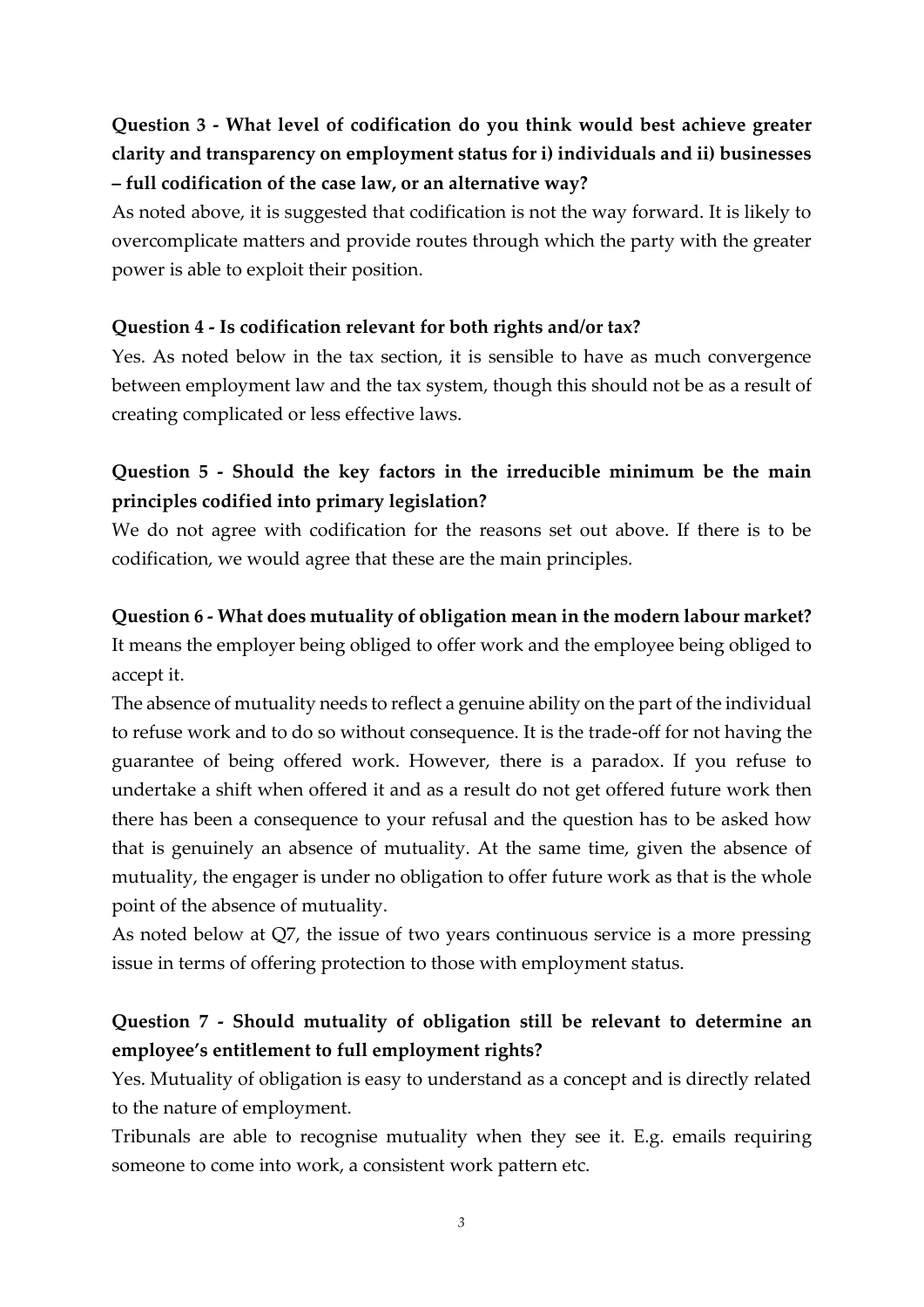The most contentious issue is the need for two years of continuous service in order to claim unfair dismissal. It is this issue rather than mutuality which is the most significant factor in distinguishing those who claim unfair dismissal and those who don't. For example, someone who is ostensibly a worker is more likely to be an employee and establish mutuality after a clear working pattern over a two year period in which the employer offered work and they were obliged to accept it.

Those without two years continuous service, whether ostensibly workers or employees are in the same position with regard to the right which affords the most significant protection. So, whether it is the employee or the worker who refuses to come in on their day off, and when they refuse gets told, 'don't bother coming in next week', the most significant protection would be whether or not they had two years of service. Genuine reform would have to look at reducing the length of service required to claim unfair dismissal.

#### **Question 8 - If so, how could the concept of mutuality of obligation be set out in legislation?**

If it is to be set out in legislation, then it should simply be a definition, namely the genuine obligation to offer work and the genuine obligation to accept that work.

#### **Question 9 - What does personal service mean in the modern labour market?**

Personal service means undertaking the work personally. Those who undertake work personally, but do not have mutuality of obligation are workers and not employees. Autoclenz v Belcher [2011] ICR 1157 highlighted the trend of including substitution clauses within contracts when there was no intention of the clause ever being utilised. However, even if there is a genuine substitution clause, worker status should still be possible, that is to say that in respect of the specific engagement where work is being undertaken personally, that individual should still have basic rights such as the right to be paid the NMW. It is only those who are genuinely self-employed who should not have that right.

#### **Question 10 - Should personal service still be relevant to determine an employee's entitlement to full employment rights?**

Yes. Personal service should be a relevant factor. The alternative is that it is not relevant which means that an employee would be able to delegate but still maintain their employment status. That is inconsistent with employment.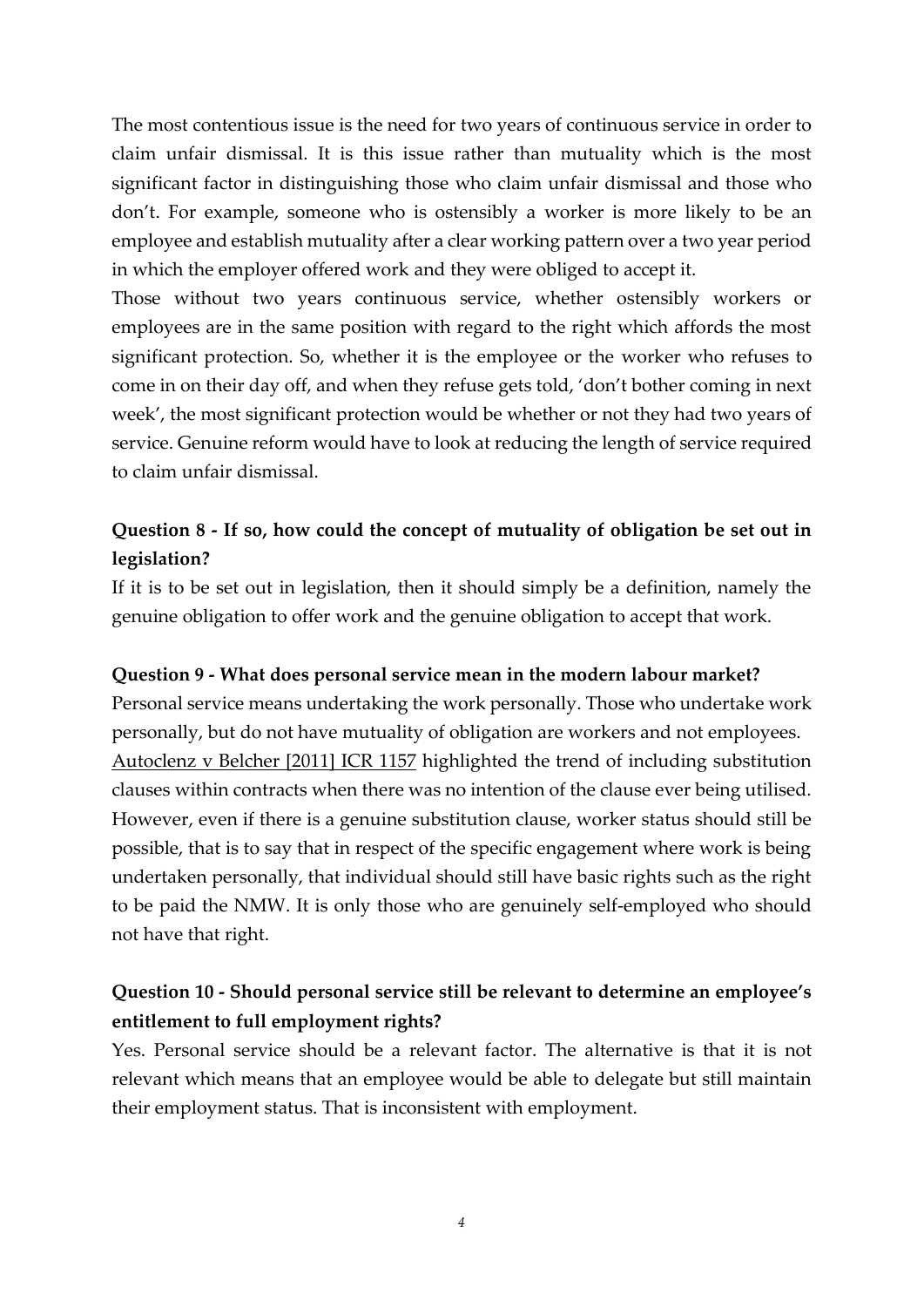#### **Question 11 - If so, how could the concept of personal service be set out in legislation?**

If set out in legislation, it should be done as straightforwardly as possible. Namely, work undertaken personally other than as a genuine independent contractor.

#### **Question 12 - What does control mean in the modern labour market?**

Control extends beyond the ability to give lawful orders and the requirement to obey lawful orders. Where the individual uses individual skill and judgment in their role, it does not mean the absence of control: White v Troutbeck SA [2013] IRLR 949. Control also allows the employer to direct what type of annual leave is taken to the financial benefit of the employer: Bear Scotland v Fulton [2015] ICR 221.

In short, most individuals performing work personally are subject to control in the modern labour market. The genuine absence of control would be a factor indicative of self-employment.

## **Question 13 - Should control still be relevant to determine an employee's entitlement to full employment rights?**

Yes. Control is a relevant factor in determining employment status and stems from the old concept of a 'master' and 'servant' relationship from which modern day labour law derives. However, where there is mutuality of obligation and personal service, control is highly likely to follow.

#### **Question 14 - If so, how can the concept of control be set out in legislation?**

It should be stated broadly, e.g**.** A is subject to the control of B. No single definition is apt to cover the myriad of factual scenarios in which it can be said that the necessary control is being exercised. This is best left to the wisdom and industrial sense of Employment Tribunals as informed by case law.

#### **Question 15 - Should financial risk be included in legislation when determining if someone is an employee?**

It is a relevant factor, but is secondary to mutuality, control and personal service. The interesting point is whether the element of financial risk is linked to increased profit on the part of the individual. If it is linked, is this central to the contract or is it ancillary? Take, for example a golf professional working at a golf club. He/she purchases stock and sells it in the club shop with the club taking a percentage of the profits. Some would say this individual should not be an employee because they are making profit from the sale of stock. Yet, there appears to be mutuality in that this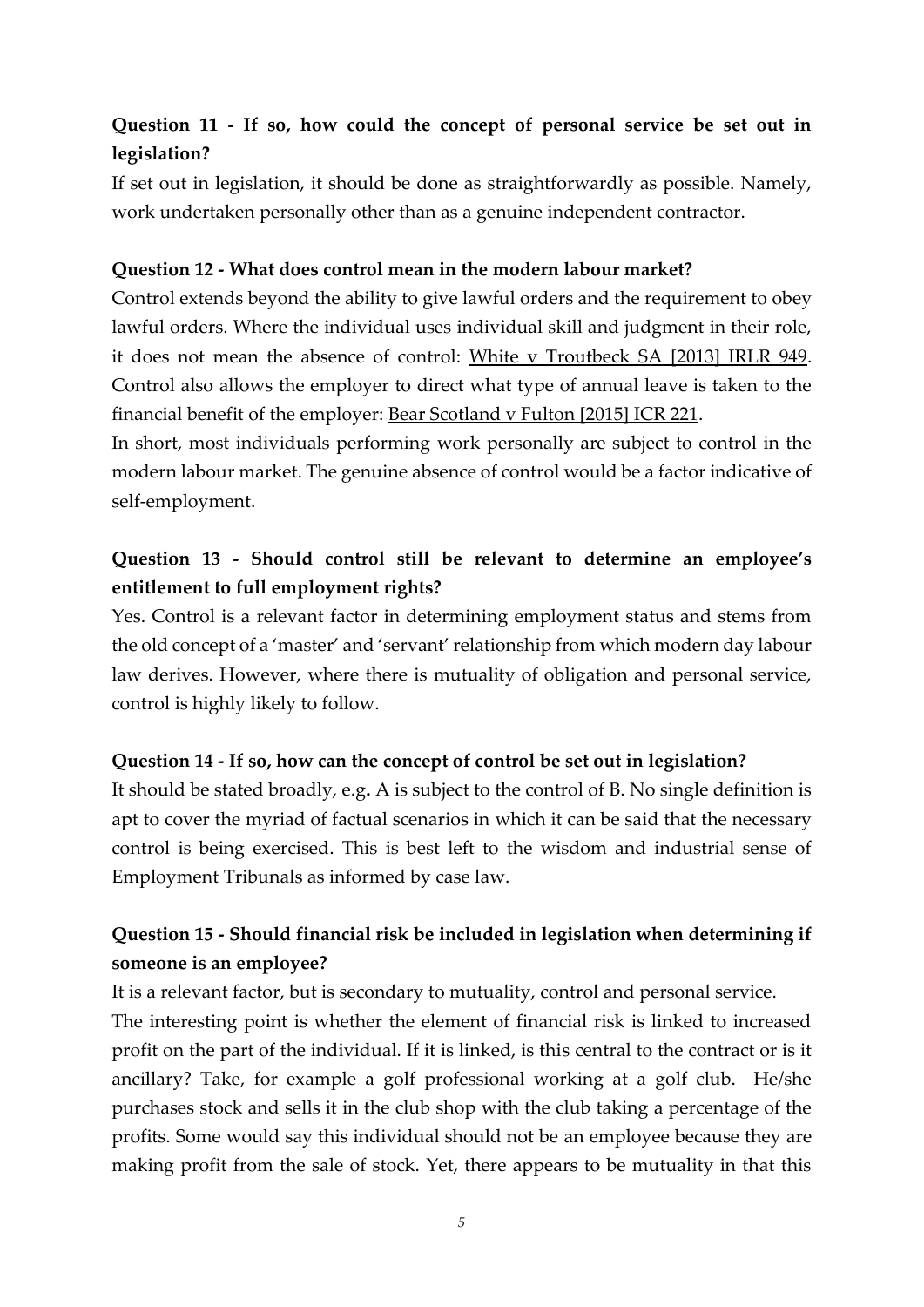person must open the shop each day, provide golf lessons and if they were not to undertake the work personally, the arrangement would likely come to an end.

#### **Question 16 - Should 'part and parcel' or 'integral part' of the business be included in legislation when determining if someone is an employee?**

This is of limited use in determining employment status. Mutuality, personal service and control are better indicators of employment status.

In so far as anyone still talks of an 'integration' test, it is not practically used in Tribunals on a day to day basis.

If someone is 'part and parcel' of the business it is difficult to see how the relevant employment factors would not be present. Genuine integration would need those factors to be present in almost all cases.

### **Question 17 - Should the provision of equipment be included in legislation when determining if someone is an employee?**

The provision of equipment is relevant, but minor. Our experience is that whether equipment is provided or not is often due to historical factors within a particular industry rather than any purpose relating to employment status.

#### **Question 18 - Should 'intention' be included in legislation when determining if someone is an employee in uncertain cases?**

No. In the majority of cases, the parties will not be in an equal bargaining position. The case law has built up precisely because of this as has been recognised at the highest level (c.f. Autoclenz v Belcher & Others [2011] ICR 1157 at para 35).

Autoclenz arose precisely because low paid workers had unrealistic and irrelevant substitution clauses in their contracts that did not reflect the reality of the situation.

Indeed, the position at para 35 of Autoclenz is sensible. It allows the Tribunal to look at the agreement between the parties but requires the Tribunal to look at wider facts. Where the parties are in a more equal bargaining position, the Tribunal will take this into account when looking at all of the surrounding facts. This is different from the more isolated point of 'intention'.

**Question 19 - Are there any other factors that should be included in primary legislation when determining if someone is an employee? And what are the benefits or risks of doing so?**

No.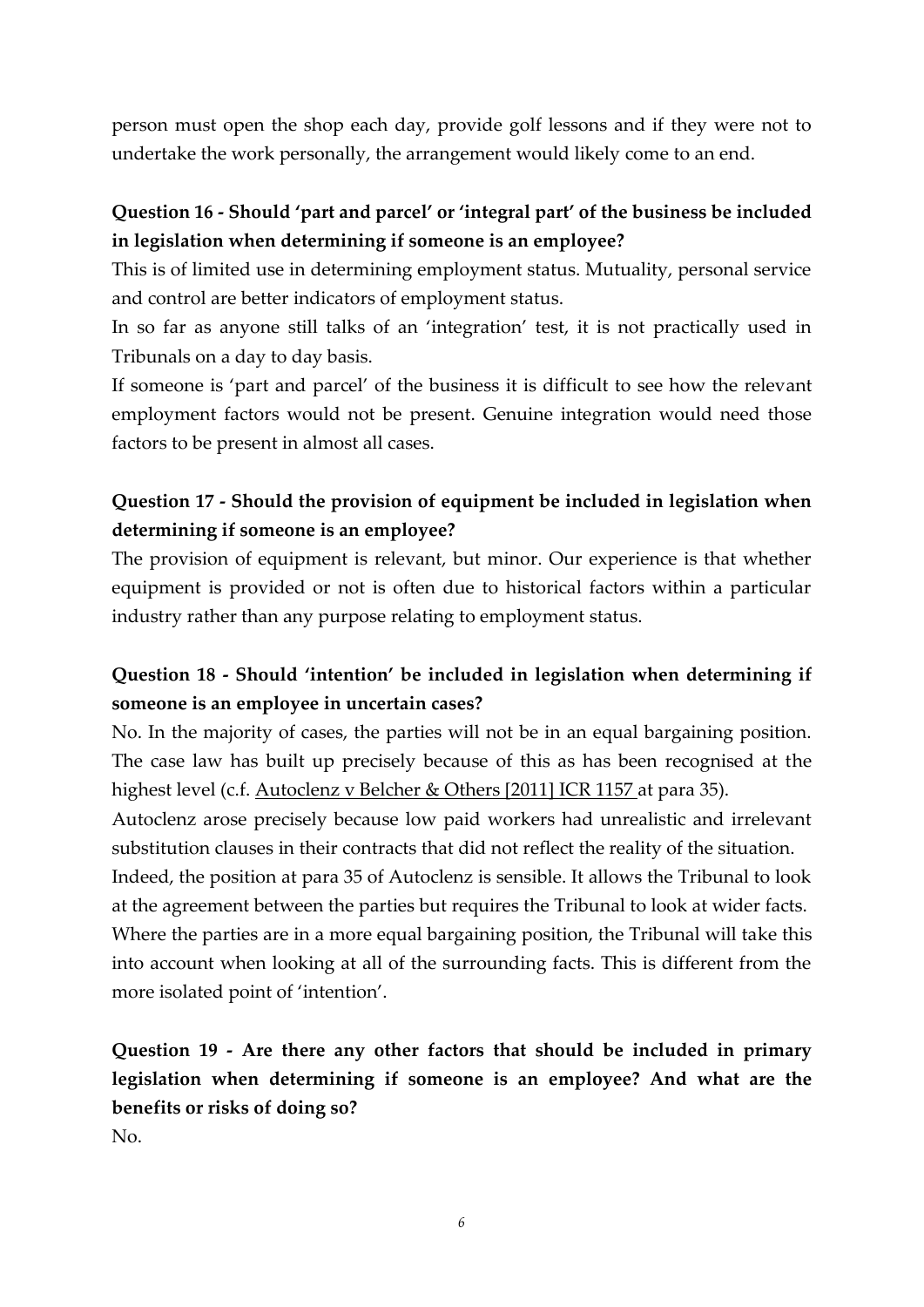**Question 20 - If government decided to codify the main principles in primary legislation, would secondary legislation: i) be required to provide further detail on top of the main principles; and ii) provide sufficient flexibility to adapt to future changes in working practices?** 

No. For the reasons already stated, there is a risk of complicating the law unnecessarily when the real issue to be resolved is one of effective and meaningful enforcement.

# **Question 21 - Would the benefits of this approach be outweighed by the risk of individuals and businesses potentially needing to familiarise themselves with frequent changes to legislation?**

Yes.

**Question 22 - Should a statutory employment status test use objective criteria rather than the existing tests? What objective criteria could be suitable for this type of test?** For the reasons already stated above, the current tests, brought together with the requirement to look at the reality of the situation are preferable.

# **Question 23 - What is your experience of other tests, such as the SRT? What works well, and what are their drawbacks?**

A points-based test would be too radical a change from the present position. It would be difficult to see how it would reflect the variety of different arrangements that can exist in the modern workplace. There is nothing to say that the interpretation of a points test would not result in greater difficulty.

#### **Question 24 - How could a new statutory employment status test be structured?**

It is difficult to see how the incremental case law that has been built up can be fully or accurately reflected in legislation without significant upheaval.

# **Question 25 - What is your experience of tests, such as the Agency Legislation tests for tax, and how these have worked in practice? What works well about these tests in practice, and what are their drawbacks?**  N/A

# **Question 26 - Should a new employment status test be a less complex version of the current framework?**

This is likely to lead to the problems identified already and below. The less complex the test, the easier it will be to place individuals in categories with reduced rights.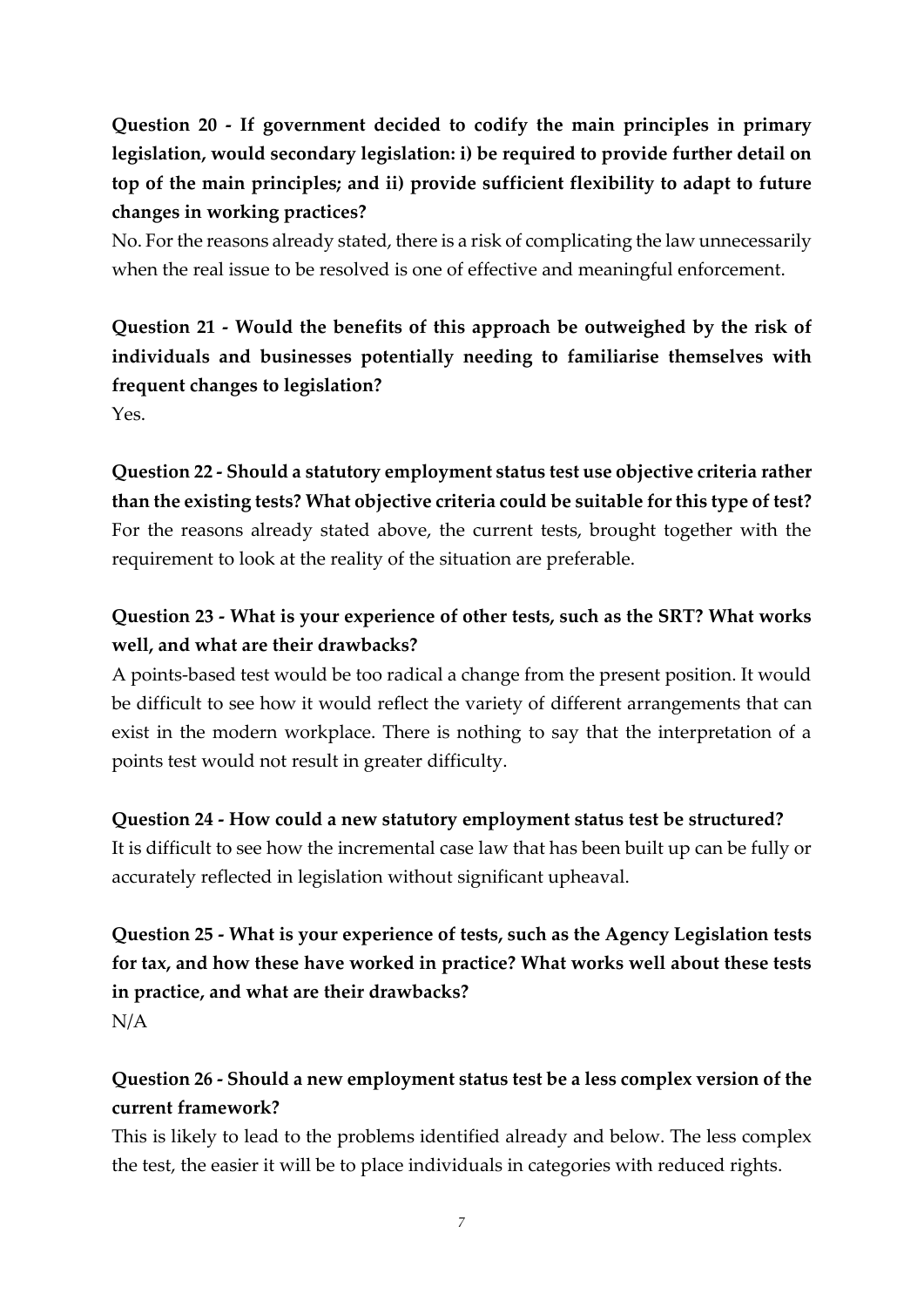# **Question 27 - Do you think a very simple objective or mechanical test would have perverse incentives for businesses and individuals? Could these concerns be mitigated? If so, how?**

Yes. For the reasons described above, it would be easier to circumvent a mechanical test and to deprive individuals of rights that they would otherwise have.

# **Question 28 - Are there alternative ways, rather than legislative change, that would better achieve greater clarity and certainty for the employment status regimes (for example, an online tool)?**

As a broad brush, albeit not entirely accurate starting point, an online tool may be a good way of encouraging businesses and individuals to give thought to the issue of employment status and then take the next steps correctly to understand the position. If a rogue employer is seeking purposefully to misuse employment status, then the most likely motivational factor for change will be money or regulatory intervention. Consideration should be given to director's duties and whether someone who purposefully misuses employment status (particularly *en masse*) should be disqualified as a director.

# **Question 29 - Given the current differences in the way that the employed and the self-employed are taxed, should the boundary be based on something other than when an individual is an employee?**

No. This would create far more confusion.

# **Question 30 - Do you agree with the review's conclusion that an intermediate category providing those in less certain casual, independent relationships with a more limited set of key employment rights remains helpful?**

Yes. It is important to have the more flexible status of worker coupled with some basic protections which can benefit both parties by creating a minimum level of protection allied to the wellbeing of workers and allowing for flexible arrangements within entrepreneurial and other business models.

# **Question 31 - Do you agree with the review's conclusion that the statutory definition of worker is confusing because it includes both employees and Limb (b) workers?**

No. It is simply a hierarchy of employment rights with increasing protections the higher up you go.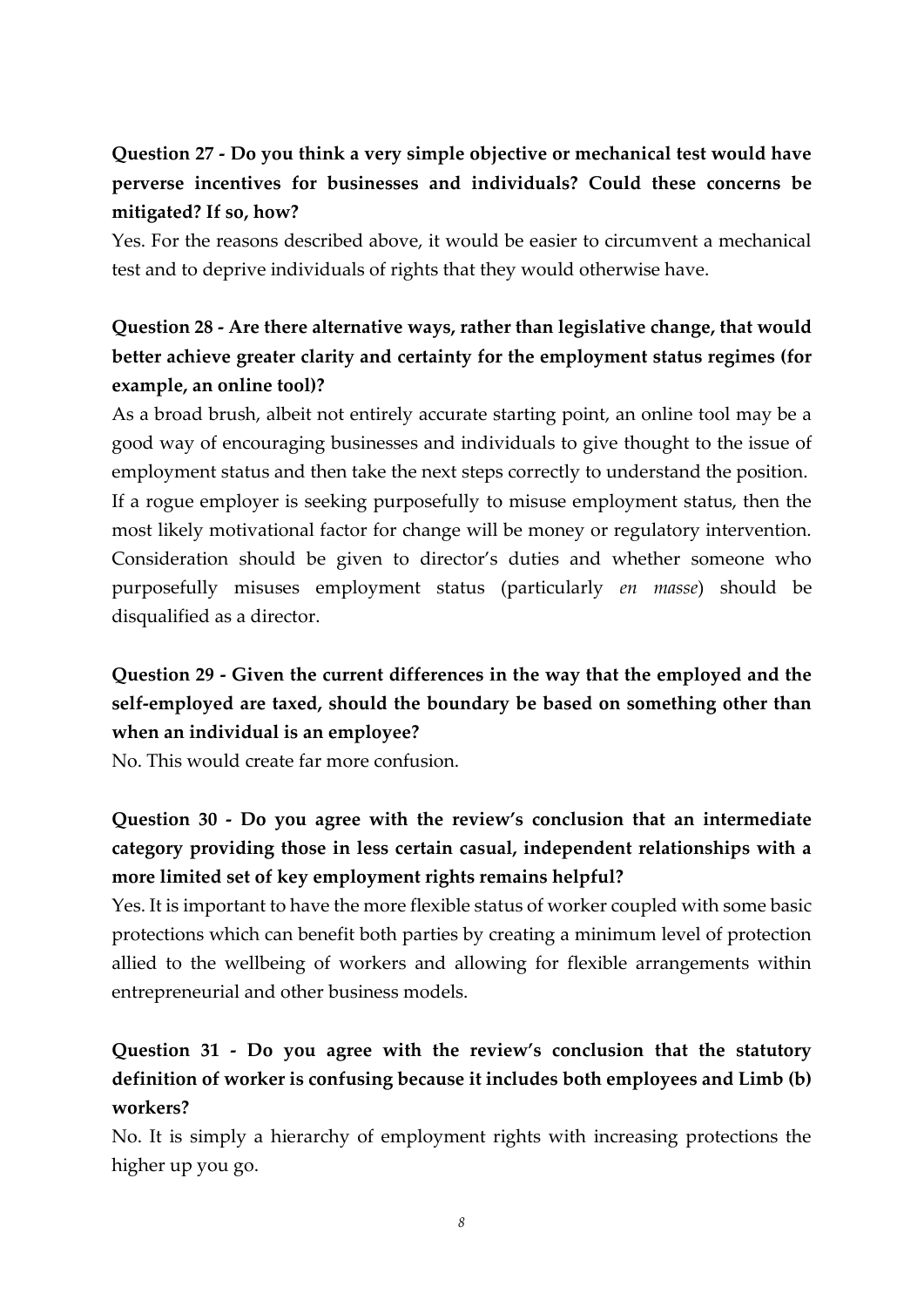# **Question 32 - If so, should the definition of worker be changed to encompass only Limb (b) workers?**

 $N_{\Omega}$ 

**Question 33 - If the definition of worker were changed in this way, would this create any unintended consequences on the employee or self-employed categories?** A range of primary and secondary legislation would need to be amended.

## **Question 34 - Do you agree that the government should set a clearer boundary between the employee and worker statuses?**

Possibly. Essentially, worker status should include all those who do not have mutuality of obligation and who are not genuinely self-employed in business on their own account.

**Question 35 - If you agree that the boundary between the employee and worker statuses should be made clearer:** 

**i. Should the criteria to determine worker status be the same as the criteria to determine the employee status, but with a lower threshold or pass mark? If so, how could this be set out in legislation?** 

**ii. Should the criteria to determine worker status be a selected number of the criteria that is used to determine employee status (i.e. a subset of the employee criteria)? If so, how could this be set out in legislation?** 

**iii. Or, is there an alternative approach that could be considered? If so, how could this be set out in legislation?** 

This demonstrates the difficulties with a points system. It is too inflexible to deal with the actual relationship between the parties. Rather than looking at the merits of the position, it is forced to utilise tick boxes when that process cannot take into account all of the relevant surrounding evidence.

#### **Question 36 - What might the consequences of these approaches be?**

Less clarity. It would be unlikely to reduce disputes.

## **Question 37 - What does mutuality of obligation mean in the modern labour market for a worker?**

This is problematic. For clarity, mutuality should relate to employment status. Its inclusion in worker status is an unnecessary complication. As noted above, this can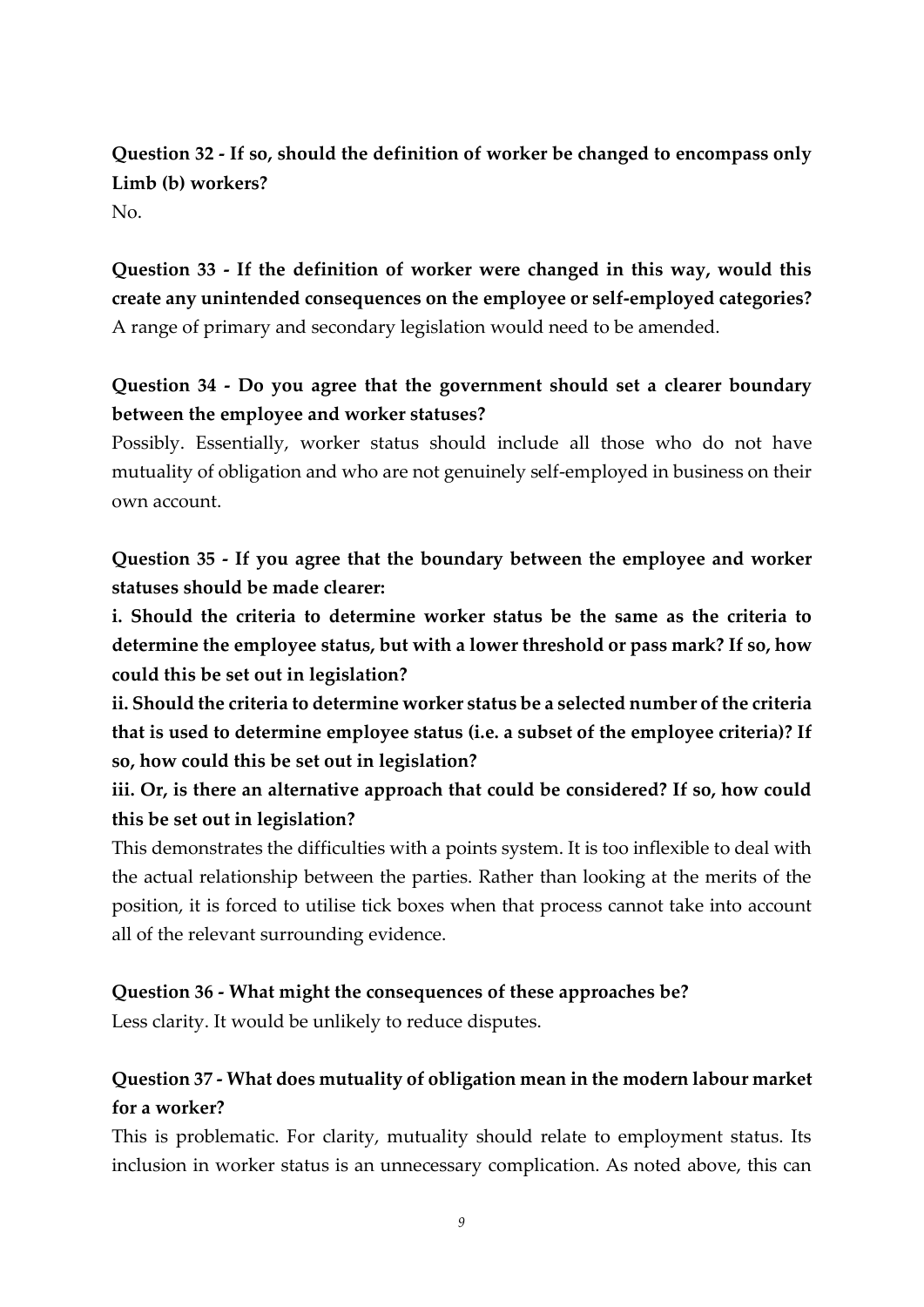be a fact or situation specific issue and does not lend itself to one answer. The modern labour market encompasses many different types of arrangement.

## **Question 38 - Should mutuality of obligation still be relevant to determine worker status?**

No. It is debatable as to whether mutuality is relevant to worker status as the question recognises. Attempts to make it relevant to worker status are unhelpful.

Whether there is mutuality of obligation or not should be the main distinguishing factor between worker status and employee status.

## **Question 39 - If so, how can the concept of mutuality of obligation be set out in legislation?**

Not in respect of worker status.

#### **Question 40 - What does personal service mean in the modern labour market for a worker?**

All those defined as workers will be performing work personally. It is difficult to conceive facts whereby someone is a worker and not providing personal service.

# **Question 41 - Should personal service still be a factor to determine worker status?**

Yes. Personal service remains relevant.

At the same time, if a substitute is sent, that does not prevent the substitute from also being a worker for the purposes of that particular engagement, e.g. the substitute is entitled to the NMW.

#### **Question 42 - Do you agree with the review's conclusion that the worker definition should place less emphasis on personal service?**

Yes, in the context of there being a historical over-reliance on substitution clauses which are not intended to be used or used restrictively.

## **Question 43 - Should we consider clarifying in legislation what personal service encompasses?**

No. The terminology of 'personal service' should be used. Tribunals can draw on case law to understand its meaning.

If there is a specific issue relating to substitution clauses, this can be dealt with separately in legislation to the definition of personal service.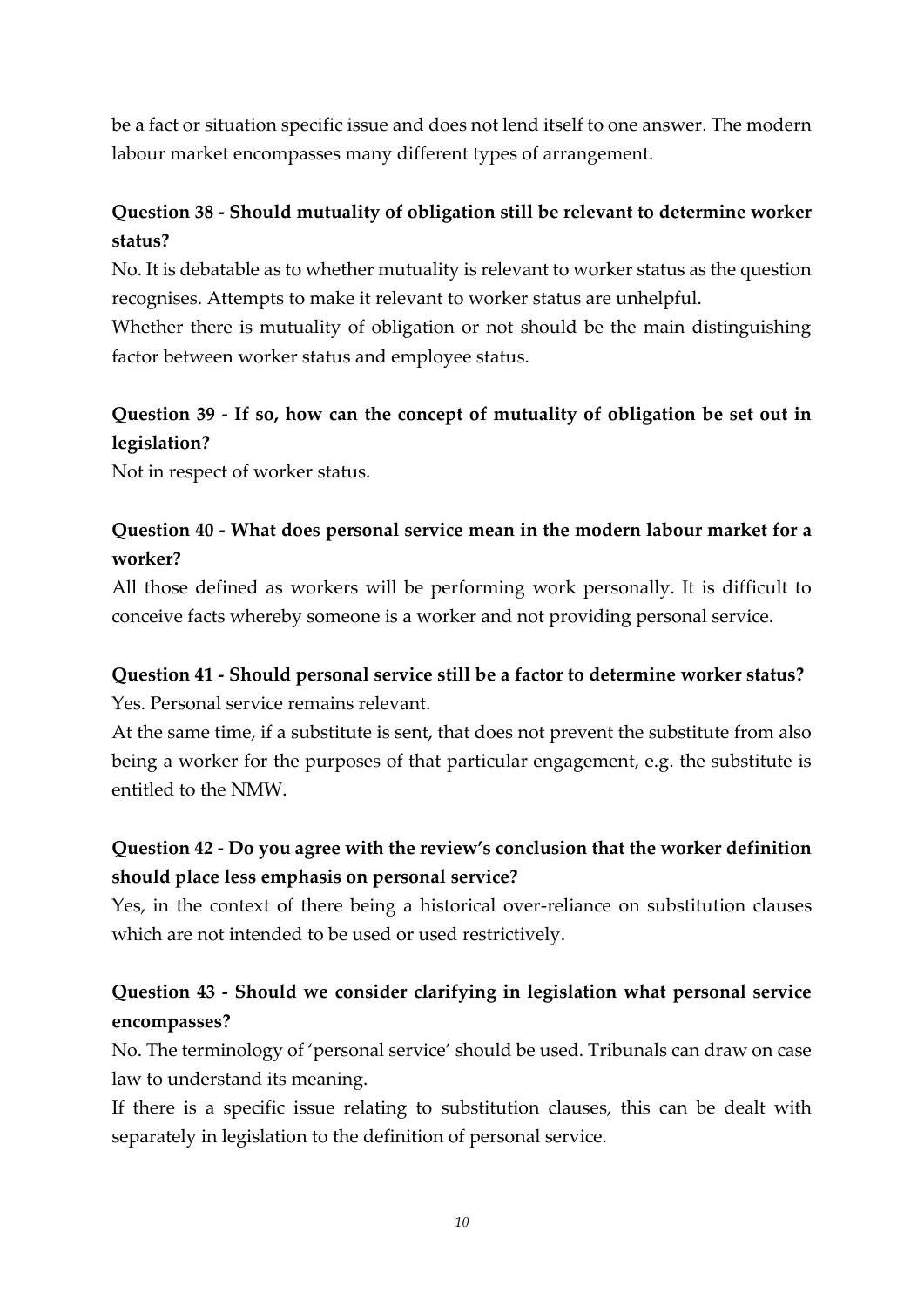## **Question 44 - Are there examples of circumstances where a fettered (restricted) right might still be consistent with personal service?**

There is scope for misunderstanding on this subject. Whoever is undertaking the work, provided they are not self-employed, is a worker and entitled to the protections of a worker.

If a worker undertaking a shift is able to send a substitute, then whoever does that shift is capable of being a worker for the purposes of that shift. It would be clearly wrong if that individual were denied the NMW or statutory rest breaks unless they were genuinely self-employed.

These individuals are not employees if there is no mutuality of obligation.

### **Question 45 - Do you agree with the review's conclusion that there should be more emphasis on control when determining worker status?**

Yes. A genuine independent contractor is less likely to be subject to control.

#### **Question 46 - What does control mean in the modern labour market for a worker?**

In most cases, it is the same as for employment, only without the existence of mutuality of obligation.

#### **Question 47 - Should control still be relevant to determine worker status?**

Yes. The greater the level of control, the greater the likelihood of worker status.

#### **Question 48 - If so, how can the concept of control be set out in legislation?**

It needs to be reflected as per the current case law e.g. White v Troutbeck SA [2013] IRLR 949 and Wright v Aegis (BVI) Ltd (2018) EAT

It would be wrong to define it restrictively with sole reference to the need to obey lawful orders.

# **Question 49 - Do you consider that any factors, other than those listed above, for 'in business on their own account' should be used for determining worker status?**

How work is obtained is relevant, including whether and how their services are advertised. For example, a tradesperson (e.g. cleaner, painter & decorator, plasterer) working for themselves as opposed to being under the instruction of a company can obtain work by putting adverts up, leafletting through doors and word of mouth. This is consistent with being in business on your own account.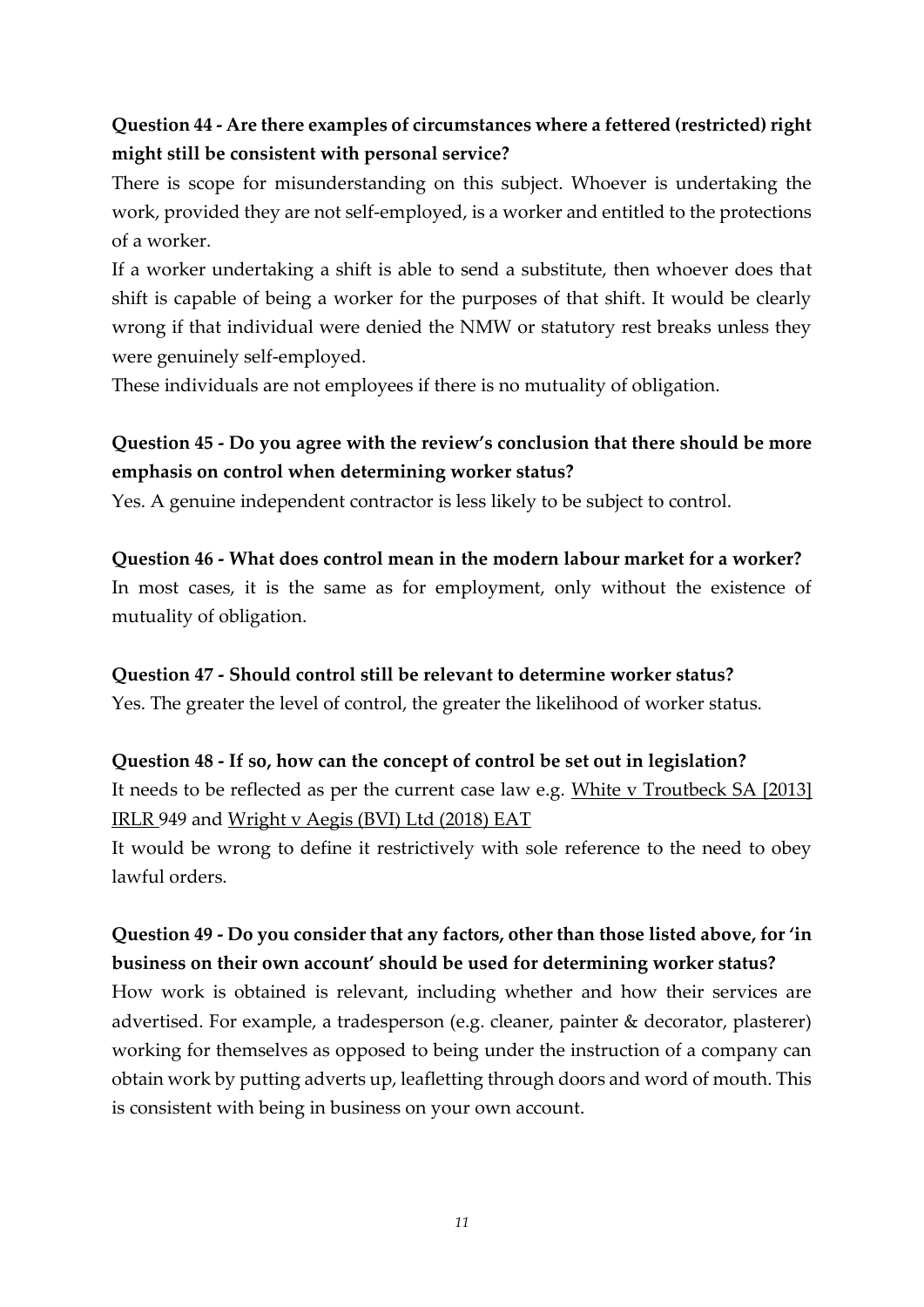# **Question 50 - Do you consider that an individual being in business on their own account should be reflected in legislation to determine worker status? If so, how could this be defined?**

Additional legislation is unlikely to be necessary. The Tribunal will take into account the kind of factors listed at 7.26 already.

An important factor is whether someone is working for different clients, e.g. a cleaner advertising for people to contact him/her regarding cleaning their houses. This is distinct from someone working via an app for different clients as there is a larger, overarching engager with control.

The level of risk, ability to grow, lack of personal service, control, mutuality and the ability to make key decisions as to how capital is deployed are all indicative of selfemployment.

# **Question 51 - Are there any other factors (other than those set out above for all the different tests) that should be considered when determining if someone is a worker?**

No.

**Question 52 - The review has suggested there would be a benefit to renaming the Limb (b) worker category to 'dependent contractor'? Do you agree? Why / Why not?** No. This is entirely unnecessary. It is a stylistic change with no appreciable value. The term 'worker' is as understood as the term 'dependent contractor' ever will be.

# **Question 53 - If the emerging case law on working time applied to all platformbased workers, how might app-based employers adapt their business models as a consequence?**

As noted below (Q 55), the apps are likely to restrict access to the platform at times of low demand.

#### **Question 54 - What would the impact be of this on a) employers and b) workers?**

Workers will most likely make their services available via more than one platform. As to whether this is valuable depends on your perspective. Some will view this increased flexibility and competition as favourable to workers and the economy and some will view it as placing too great a burden on individuals who are simply trying to secure paid work and lack the protections of employment.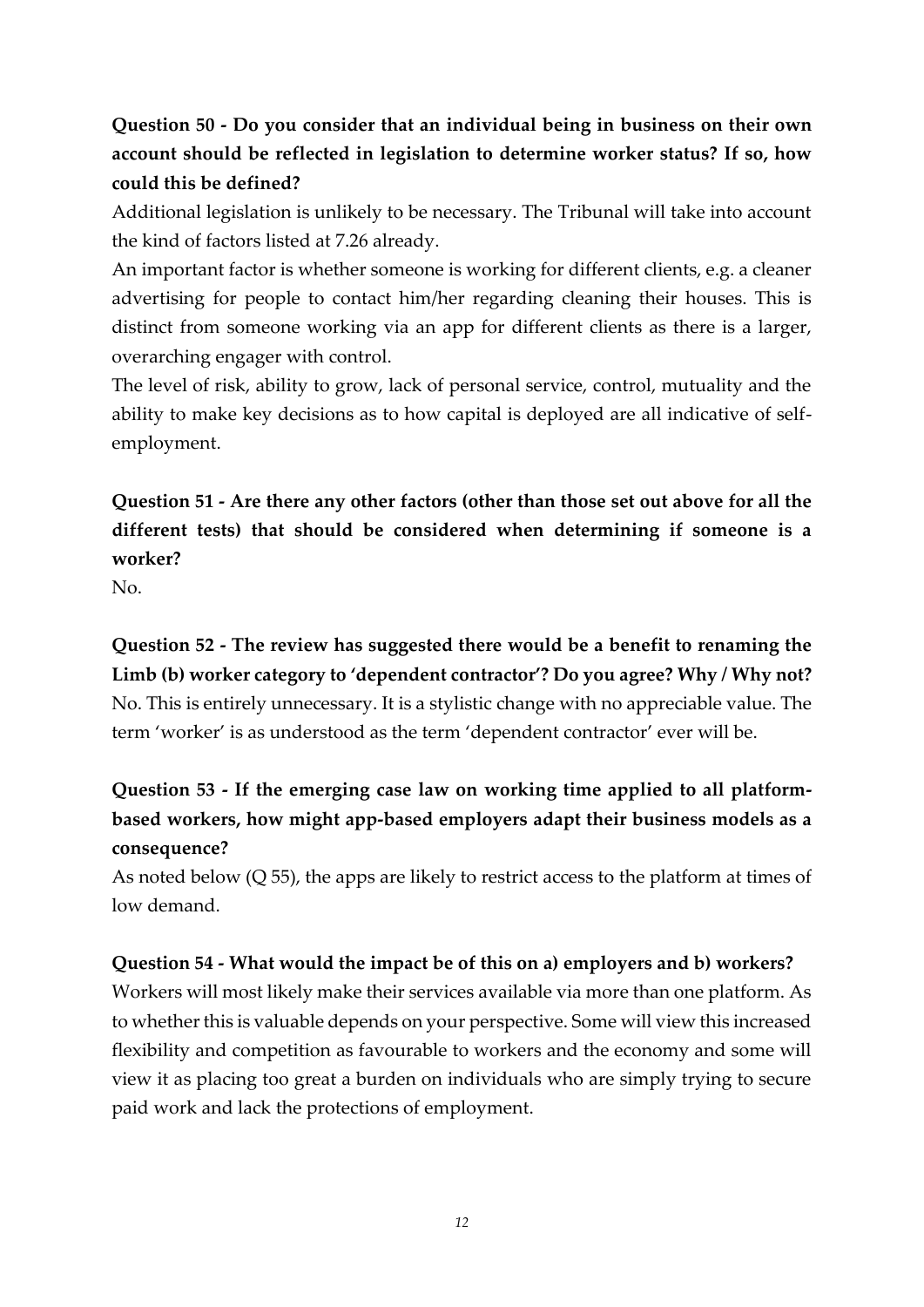## **Question 55 - How might platform-based employers respond to a requirement to pay the NMW/NLW for work carried out at times of low demand?**

If there is low demand, it follows that it would be open to the platform to shut individuals out from the platform at times of low demand and thus reduce their exposure to paying the NMW. In the absence of mutuality, there is no obligation to offer work. It is only the hope of having work for these individuals to undertake that causes the platform to be open to the worker.

# **Question 56 - Should government consider any measures to prescribe the circumstances in which the NMW/NLW accrues whilst ensuring fairness for appbased workers?**

The main concern is that the worker will be seeking work from more than one source at the same time. This could lead to a) the worker double recovering pay for the same time period or b) a lack of clarity over who is responsible for pay if the NMW is held to apply.

If an employer/engager is remunerating a period when work is being sought, it should be permissible for the employer/engager to include a term and condition that if the individual is to be remunerated that the individual is not seeking work from a different party. There would be some difficulty in enforcing this, but it is suspected that the answer to this most likely lies with the technology itself and a technological solution.

# **Question 57 - What are the practical features and characteristics of app-based working that could determine the balance of fairness and flexibility, and help define what constitutes work in an easily accessible way?**

An important, though not determinative element is the usefulness of the activity to the engager. For example, if someone is available and ready to take on work, there is a benefit to the engager if the engager wishes to show potential customers that there are sufficient people available to do the work should it be required. If the engager is benefiting, then there is a logical link with the worker receiving remuneration.

**Question 58 - How relevant is the ability to pursue other activities while waiting to perform tasks, the ability of workers to refuse work offered without experiencing detriment, requirements for exclusivity, or the provision of tools or materials to carry out tasks?**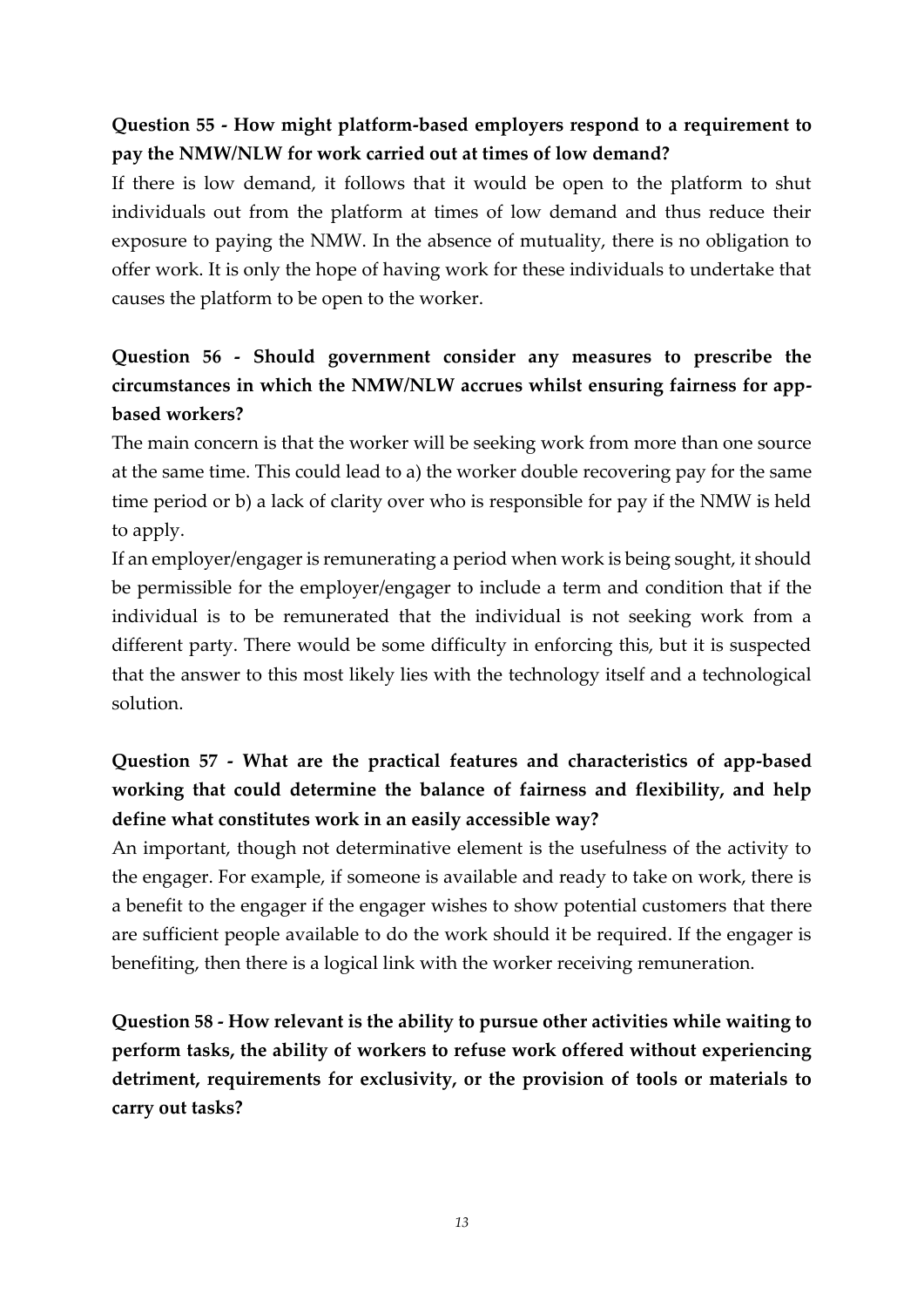The ability to refuse work is important, because it means that there is an absence of mutuality. For the reasons given at  $Q_6$  (above), there is a paradox in respect of whether someone who refuses such work should be entitled not to suffer a detriment. Requirements for exclusivity are a modified form of restraint of trade and should be classified as such. There may be legitimate reasons for such exclusivity, but in many cases the legitimate interest would be more appropriately protected through a contract of employment. For the remaining cases where an employment contract is genuinely not appropriate, exclusivity clauses are likely to have a deterrent effect. The difficulty is that if a worker were to breach such an exclusivity clause and assuming that legislation prohibited such clauses, that worker would still need a meaningful and enforceable right given that the engager would be under no obligation to offer future work in the absence of mutuality.

# **Question 59 - Do you consider there is potential to make use of the data collected by platforms to ensure that individuals can make informed choices about when to log on to the app and also to ensure fairness in the determination of work for the purposes of NMW/NLW?**

Yes. Consideration should be given to whether there is sufficient protection for the reader of such data and that there is an obligation for such data to be accurate. One risk would be that the reader to their detriment were manipulated by inaccurate data into working or not working or some other effect. In those circumstances there would need to be a meaningful, practical and enforceable right. Whilst it may not fall under the exact remit of data protection (depending on the nature of the information) the point would be akin to the need for data covered by the GDPR to be accurate.

#### **Question 60 - Do you agree that self-employed should not be a formal employment status defined in statute? If not, why?**

It follows that anyone who is not an employee or worker, is self-employed. It is a simple concept because it catches all situations other than worker or self-employed. Legislation is not necessary.

#### **Question 61 - Would it be beneficial for the government to consider the definition of employer in legislation?**

No. Tribunals should be free to identify the correct employer as they currently do. Additional legislation is not required for employment purposes.